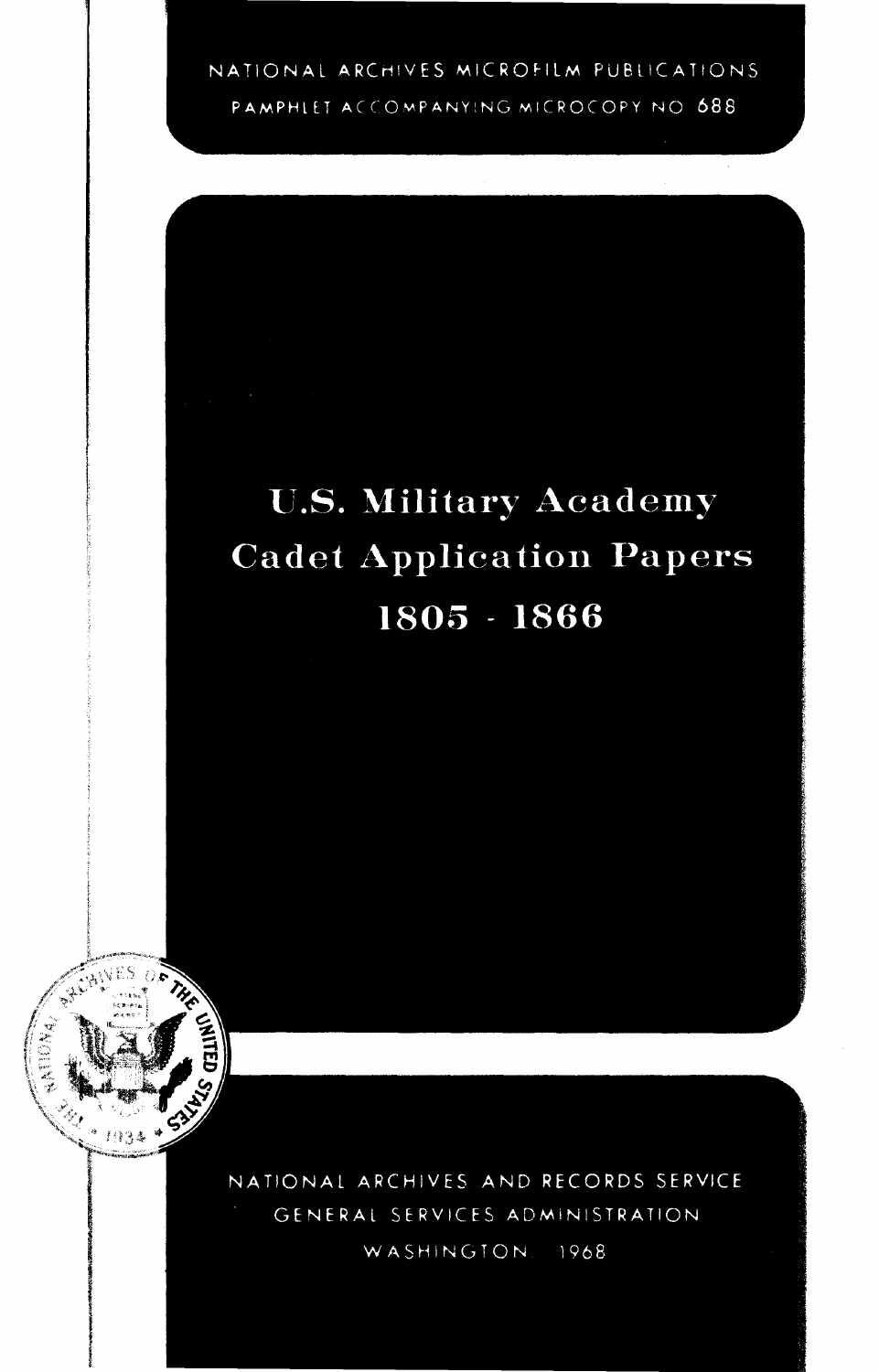The records reproduced in this microfilm publication are from Record Group 94, Records of the Adjutant General's Office, in the National Archives and Records Service.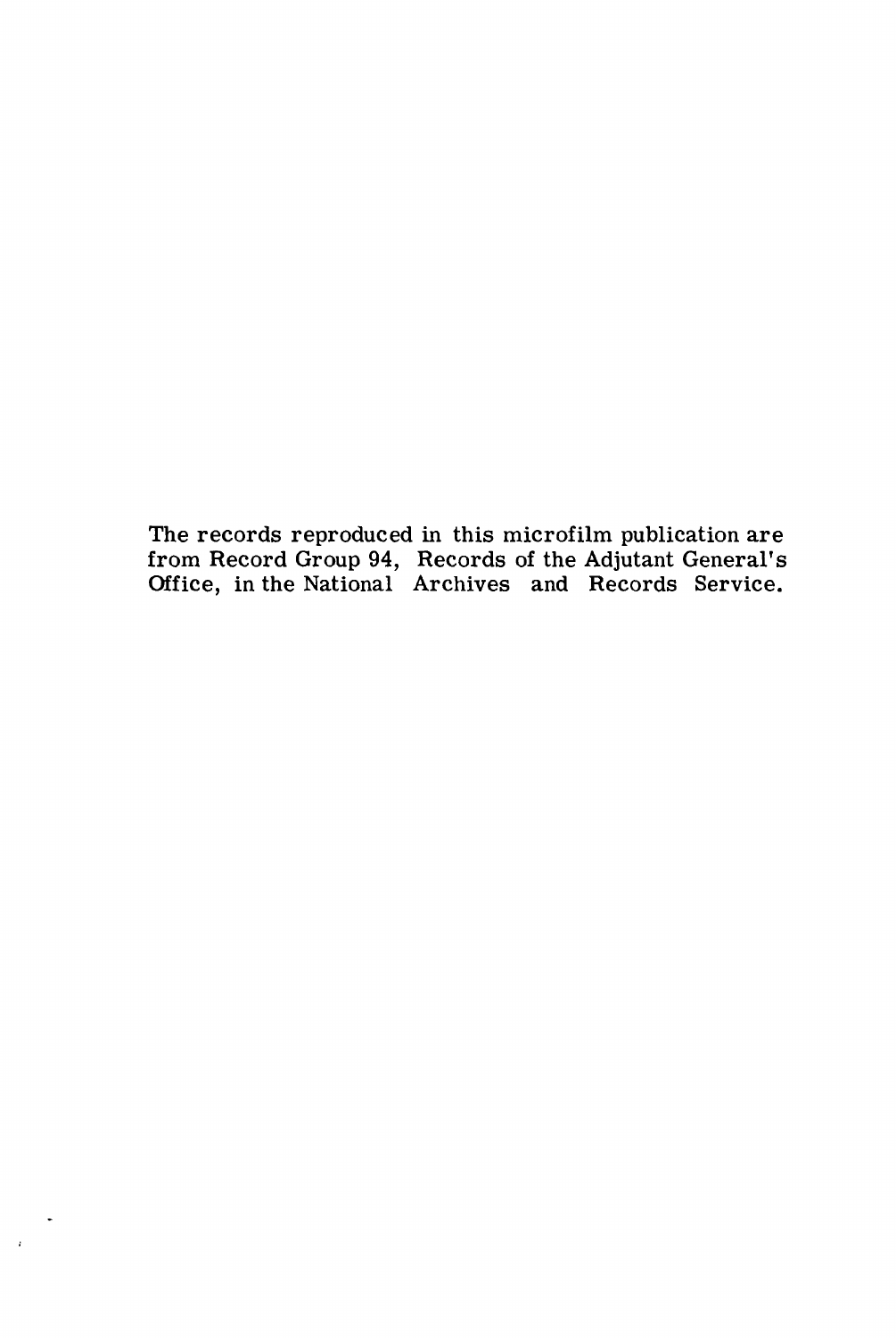## U.S. MILITARY ACADEMY CADET APPLICATION PAPERS 1805-1866

On the 2k2 rolls of this microfilm publication are reproduced application papers of cadets for appointment to the U.S. Military Academy, 1805-66. The unbound papers include letters from applicants requesting appointment, letters of recommendation, notifications from the War Department if the candidate was appointed, and letters of acceptance from the candidates. The records are part of Record Group  $94$ , Records of The Adjutant General's Office.

After the British military victories in New York in October 1777, Gen. George Washington recommended the erection of military defenses along the Hudson River in the area of West Point. Washington believed that a fort on the plateau at West Point would secure the river from attacks by the British and preserve communication between the colonies by insuring their geographical unity.

Plans for the design of the military post at West Point were made initially by a young French engineer, Lt. Col. Louis Deshaix de la Radiere. In January 1778 a brigade under the command of Brig. Gen. Samuel Holden Parsons of Connecticut began constructing fortifications at West Point, on the west bank of the Hudson River in New York. By June 1778 work was completed on Fort Clinton, one of the earliest forts erected on the site. In July 1779 Washington moved his headquarters to West Point, where he remained until November of that year.

The garrison at West Point by August 1782 consisted of artillery, sappers and miners, the 10th Massachusetts Regiment, and the Corps of Invalids. The Corps was an early version of the organization that became the U.S. Military Academy in 1802.

One of the earliest recommendations for a military academy came from Col. Henry Khox, Chief of Artillery of the Revolutionary Army. In September 1776 Knox suggested the establishment of an academy for training military officers in the theory and practice of their profession. On October 1, 1776, the Continental Congress resolved that a committee of five be designated to prepare a plan for a Military Academy. The result was the appointment of an Invalid Corps by an act of Congress on June 20, 1777• The Corps, consisting of eight companies, was to be employed for garrison and guard duty and "also to serve as a military school for young gentlemen." Col. Lewis Nicola, a French officer, was elected Colonel of the Corps. Part of the Corps was stationed at West Point by November 1781 and the entire Corps by August 1782. An arsenal, an engineering school, and a library were erected by the Corps. After the war, Congress dissolved most of the Continental Army, including the Corps, but a garrison was retained at West Point.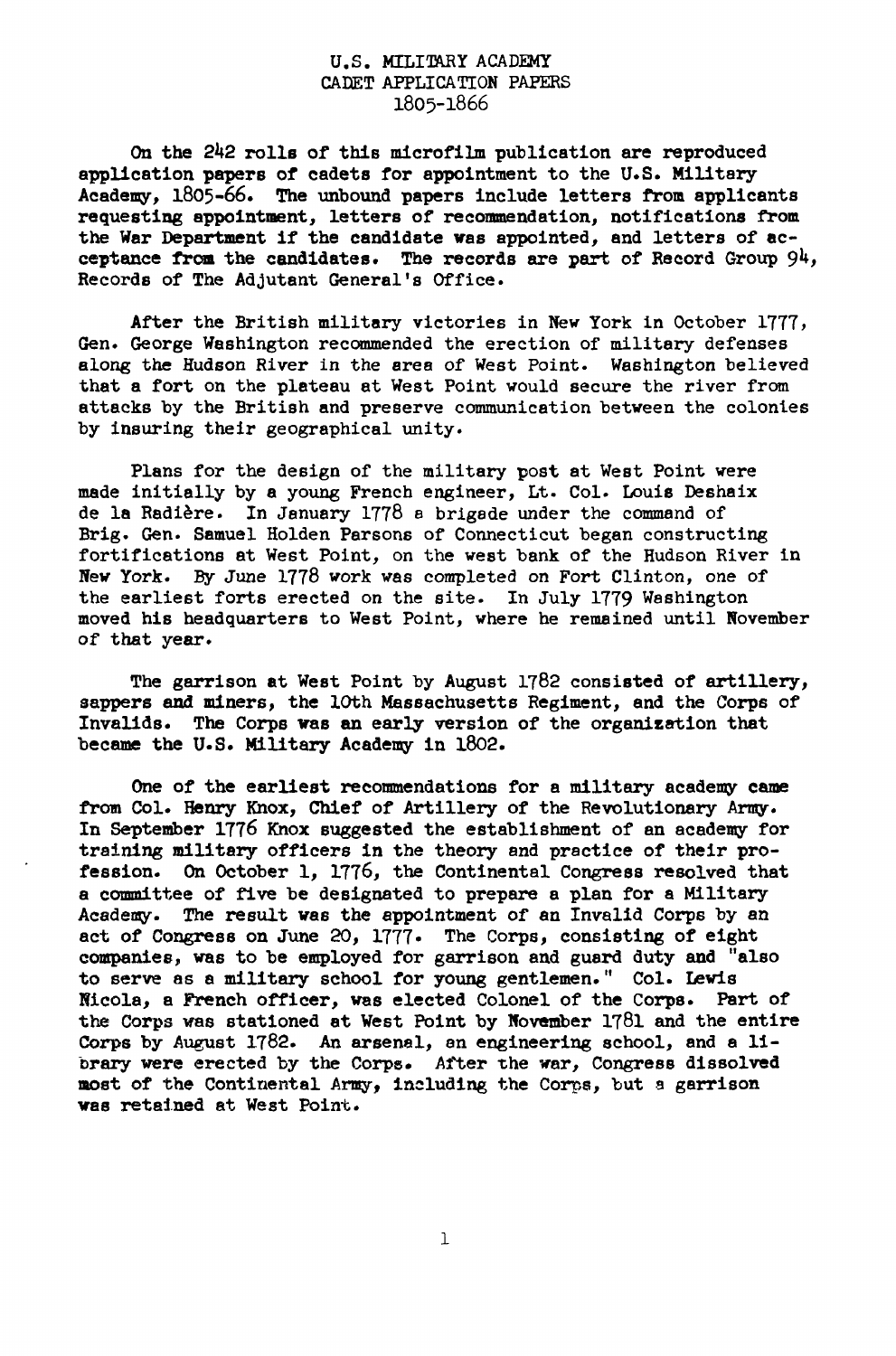Little was done about founding an academy for training military officers until May 9, 1794, when an act of Congress provided for a Corps of Artillerists and Engineers to be stationed at West Point. At this time the rank of cadet was established. The act provided for four battalions of four companies and each company was alloted two cadets, which made a total of 32 cadets. They were to receive an apprenticeship in military affairs rather than formalized training. The number of authorized cadets was increased by an act of March 3, 1799, that established a regiment of infantry and a regiment of cavalry, each to have 10 cadets, and a regiment of artillery, which was to have 32 cadets.

The U.S. Military Academy was established by law on March 16, 1802. Congress authorized the President to organize a Corps of Engineers that was to contain, in addition to the officers, 10 cadets who were to receive a military education and who were to receive pay. The Corps was stationed at West Point and constituted the Military Academy. Under the terms of the same act  $40$  cadets were authorized for the Artillery Corps. By an act of April 12, 1808, 156 additional cadets were authorized when the Army was increased by five regiments of artillery, one of riflemen, one of light artillery, and one of light dragoons, and each company of the regiments was to have two cadets. An act of January 11, 1812, authorized an additional 10 regiments of infantry, two of artillery, and one of light dragoons, and also provided that each regiment of artillery should have  $40$  cadets and that the regiment of cavalry should have 2k cadets.

The Academy was reorganized by an act of April 29, 1812, which provided that the number of cadets appointed in the service of the United States was at no time to exceed 250 and that they were to be attached, at the discretion of the President, to the Military Academy. The sum of \$25,000 was appropriated for buildings and equipment. Congressional regulations relating to the Academy remained stable until an act of March 1,  $1843$ , which limited the number of cadets to the number of Representatives and Delegates in Congress and one from the District of Columbia. In addition, the President was permitted to appoint 10 cadets on an "at large" basis.

MaJ, Jonathan Williams of the Corps of Engineers was appointed as the first Superintendent of the Military Academy in April 1802. The Academy was formally opened on July  $\mu$  of that year. Superintendents of the Academy were selected from the Corps of Engineers until July 13, 1866, when Congress authorized the selection of the Superintendent and the officers on duty at the Academy from any arm of the service. Under the same act Congress transferred the supervision of the Academy to the Secretary of War.

Under the provisions of the act of 1812, cadet appointments to West Point were made at the discretion of the President, with the advice of the Secretary of War. Applications for appointment could be made to the Secretary of War by the candidate, his parents, guardian, or any of his friends. Recommendations were received from relatives, friends, or Members of Congress.

 $\mathcal{L}_{\mathcal{L}}$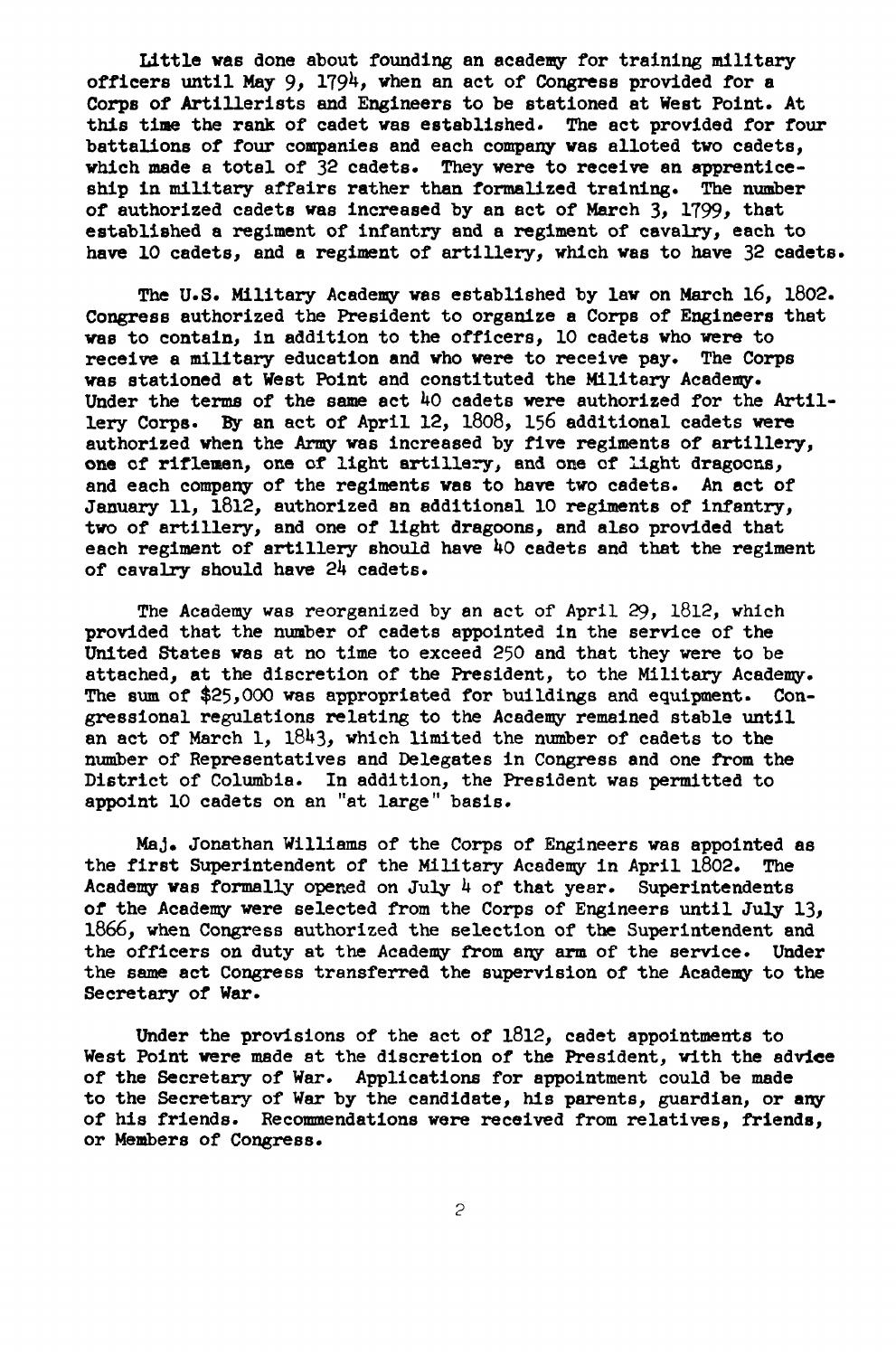The act of 1812 also required that candidates for appointment<br>d be not younger than 14 nor older than 21 years of age. By a should be not younger than  $14$  nor older than 21 years of age. joint resolution approved June 16, 1866, the age of admission of cadets was thereafter to be between 17 and 22 years of age. Another provision in the act of 1812 was that each candidate should be "well versed in reading, writing, and arithmetic." These were the basic requirements from 1812 to 1866.

Applications for cadet appointments for the 1812-66 period were referred to the Engineer Department. Selections were made yearly by the Secretary of War to fill the number of vacancies for the year, and those selected were conditionally appointed as cadets. They were notified by letters of appointment and were directed to inform the Secretary of War of their acceptance. Before 1843 appointments were customarily distributed throughout the country in proportion to the number of Representatives and Delegates in Congress, and they were made upon the advice of the Congressman. Equal distribution of the appointments was required by a law passed by Congress on March 1,  $1843$ , with the additional provision that the cadet who was recommended should be a resident of the District, State, or Territory from which he was appointed.

Most of the application papers in this microfilm publication are arranged by year and thereunder numerically by file number. The file designation for an applicant consists of the year in which the application was received and the number assigned to the file. Letters of application that for one reason or another were not numbered have been filed by the National Archives as unnumbered letters at the end of the year of the application and thereunder alphabetically by the name of the candidate.

In some instances errors were made by War Department clerks in assigning numbers to files and some numbers were repeated. Where the numbers were repeated, the clerks added "1/2" to the number of the second letter to distinguish it from the first one bearing the same number. Where this has not been done, the National Archives has added, in brackets, "No. 1" and "No. 2" to the file designation.

Some cross-reference slips prepared by the War Department appear in this series. They Indicate the file number under which letters concerning the same applicant were consolidated.

The National Archives has not located application papers for the year l8ll. During the war years 1810-12 few applicants were admitted to the Academy: 2 in 1810, 0 In l8ll, and only 12 in 1812. Secretary of War William Eustis assigned the officers and the cadets of the Academy to other duties In those years and academic instruction declined.

Reproduced on the first roll of this microfilm publication is a name index to the letters of application. The Index is arranged alphabetically by the initial letter of the surname of the applicant,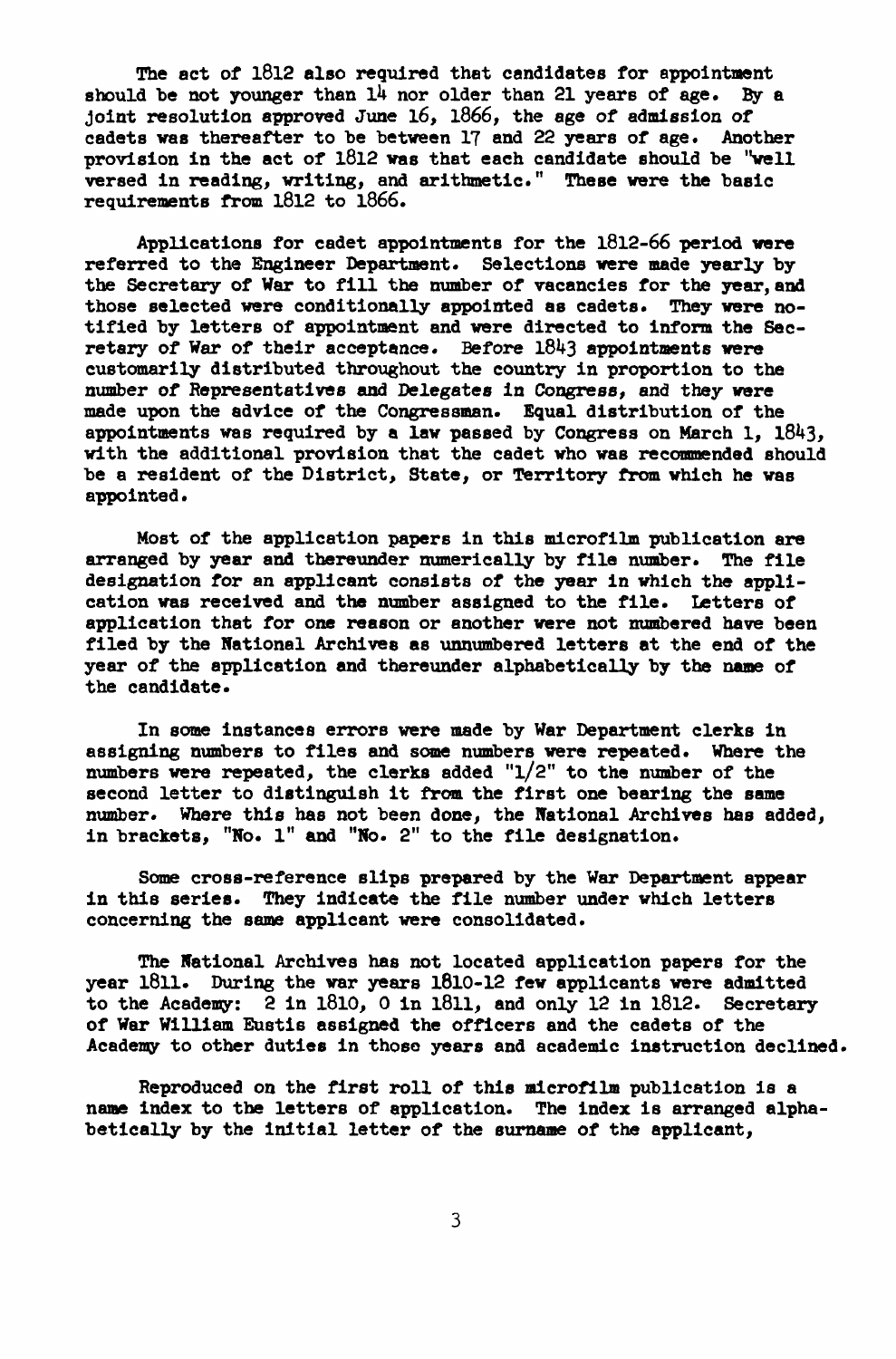thereunder by the initial vowel sound of the surname, and thereunder chronologically by the date of the application. The index contains the name of the applicant, the year of application, the State from which the candidate applied, and the file number of the application papers. Entries for which correspondence has been found have been marked by the National Archives with an asterisk.

In some instances the name of the candidate has been spelled incorrectly in the index. The National Archives has not attempted to correct this type of error. For a few entries, the file number for the correspondence has been omitted; where this has occurred the National Archives has added the number to the index in brackets.

Not all names of applicants were entered in the index by the War Department clerks. In those instances where names have been omitted, the National Archives has prepared supplemental index entries that are filmed in the appropriate places.

A list of a number of early applications  $(1804-9)$ , which were forwarded to the Record and Pension Office in 1896, appears at the beginning of the name index. Many of the papers to which the list relates are now filed among the letters received by the Secretary of War, Main Series, 1801-70 (Microcopy 221).

A list of applicants for whom no papers have been found in this series has been prepared by the National Archives. The list is filmed after these introductory remarks. Cross-reference slips in the file indicate that a few of the papers that were not found were withdrawn from the file or returned to the applicant.

Most of the records of the Office of the Chief of Engineers relating to the Military Academy were forwarded to the Office of The Adjutant General in 1867. Other related records In the same record group include a series of records relating to the U.S. Military Academy, 1812-67 (Microcopy 91). Additional records concerning the Military Academy may be found in Record Group 77, Records of the Office of the Chief of Engineers, and Record Group 107, Records of the Office of the Secretary of War.

The records reproduced in this microcopy were arranged for filming by Violet M. Alexander, Ellen S. Garrison, and John L. Matias. Aloha Broadwater wrote these introductory remarks and provided the other editorial material.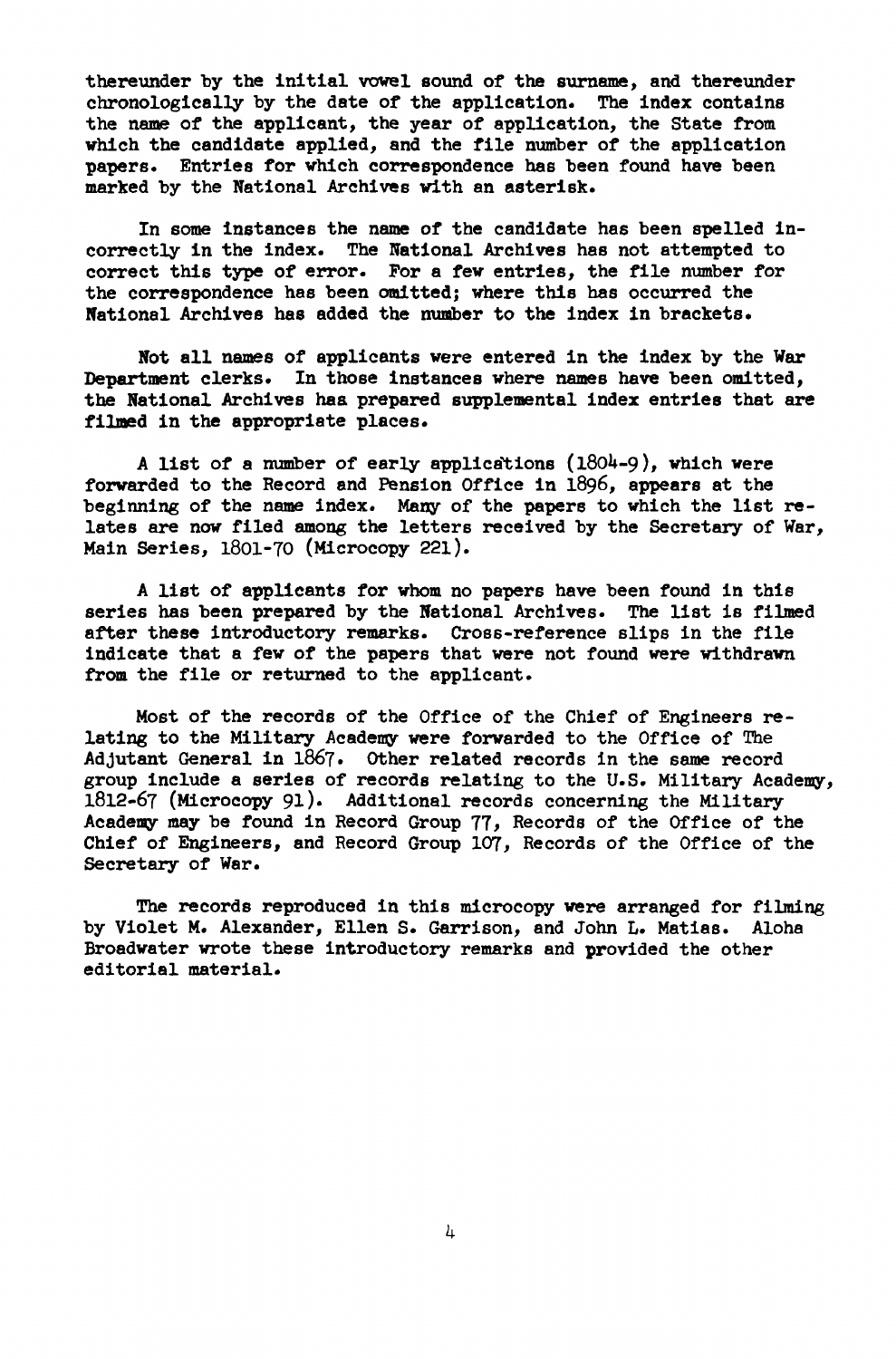## LIST OF APPLICANTS FOR WHOM NO PAPERS HAVE BEEN FOUND IN THIS SERIES

| Abbott, Henry L.     | 1849/1      | McAlester, Miles      | 1852/187 |
|----------------------|-------------|-----------------------|----------|
| Alexander, DeAlba E. | 1864/273    | McDuffee, Franklin    | 1845/194 |
| Aycock, Thomas B.    | 1845/1      | McHenry, William      | 1863/231 |
| Ayres, Douglass      | 1826/209    | Merchant, Silas       | 1842/199 |
| Bagly, John C.       | 1845/26     | Miller, John          | 1847/187 |
| Batchelder, A. G.    | 1846/38     | Moffitt,              | 1844/152 |
| Baylor, John R.      | 1858/24     | Moore, Samuel H.      | 1862/206 |
| Blair, Lewis H.      | 1849/11     | Nelson, P. J.         | 1846/205 |
| Boyd, O. B.          | 1863/20     | Nouman, Joseph D.     | 1845/169 |
| Bunker, Daniel, Jr.  | 1846/35     | Ormstreet, James T.   | 1841/236 |
| Burke, John G.       | 1865/54     | Parker, E. T.         | 1848/326 |
| Butts,               | 1829/43     | Parker, H. S.         | 1847/214 |
| Cheves, Francis F.   | 1850/50     | Parker, Thomas        | 1849/263 |
| Clark,               | 1823/3      | Perine, Henry C.      | 1846/223 |
| Coss, George         | 1827/93 1/2 | Poe, Edgar Allen      | 1829/156 |
| Cowles, Samuel       | 1842/200    | Risteau,              | 1845/243 |
| Davis, Jefferson     | 1824/307    | Robb, O. D.           | 1842/311 |
| Dinsmore, Silas      | 1824/44     | Robinson, John M.     | 1849/287 |
| Dudley, Allanson W.  | 1818/113    | Rodgers, John K.      | 1824/43  |
| Easley, Thomas W.    | 1849/111    | Rogers, W. T.         | 1850/339 |
| Emory, A. W.         | 1846/79     | Ross, Harvey P.       | 1848/236 |
| Forsythe, Benj. D.   | 1843/160    | Russell, Albert       | 1852/243 |
| Gannell, W. C.       | 1853/107    | Saunders, F. W.       | 1847/258 |
| Gibbs, Robert        | 1818/1      | Shepperd, Thomas P.   | 1852/252 |
| Hale, John R.        | 1848/146    | Sidney, J. N.         | 1856/278 |
| Hammett, John P.     | 1849/149    | Smith, Horace         | 1821/6   |
| Hanson, R.           | 1850/118    | Smith, W. P.          | 1843/271 |
| Hearn, F. P.         | 1854/272    | Steptoe, Edward J.    | 1833/136 |
| Hearn, Theo. S.      | 1828/171    | Sumner, Charles       | 1825/106 |
| Henderson, Thomas J. | 1841/169    | Surles, Wm.           | 1863/438 |
| Hendrel, C. B.       | 1849/141    | Taylor, George        | 1832/74  |
| Higgins, Eugene      | 1850/128    | Trapier, Paul         | 1830/158 |
| Hopkins, James, Jr.  | 1861/391    | Vanderwerken, Charles | 1856/316 |
| Hughes, William B.   | 1851/127    | Ward, Robert A.       | 1849/364 |
| Hulburt, William W.  | 1846/105    | Ward, Thomas          | 1853/295 |
| Inglio, Thomas M.    | 1850/150    | Ward, Thomas          | 1859/278 |
| Irwin, William W.    | 1824/404    | Wheeler, Thomas W.    | 1855/223 |
| Johnson, William W.  | 1854/255    | Williams, Thomas      | 1832/269 |
| Jones, Adam W.       | 1845/2      | Williams, W. W.       | 1850/327 |
| King, John           | 1848/166    | Wolfenden, John       | 1828/172 |
| Kingsbury, George S. | 1849/188    | Wood, S. W.           | 1849/386 |
| Lee, Robert E.       | 1824/116    |                       |          |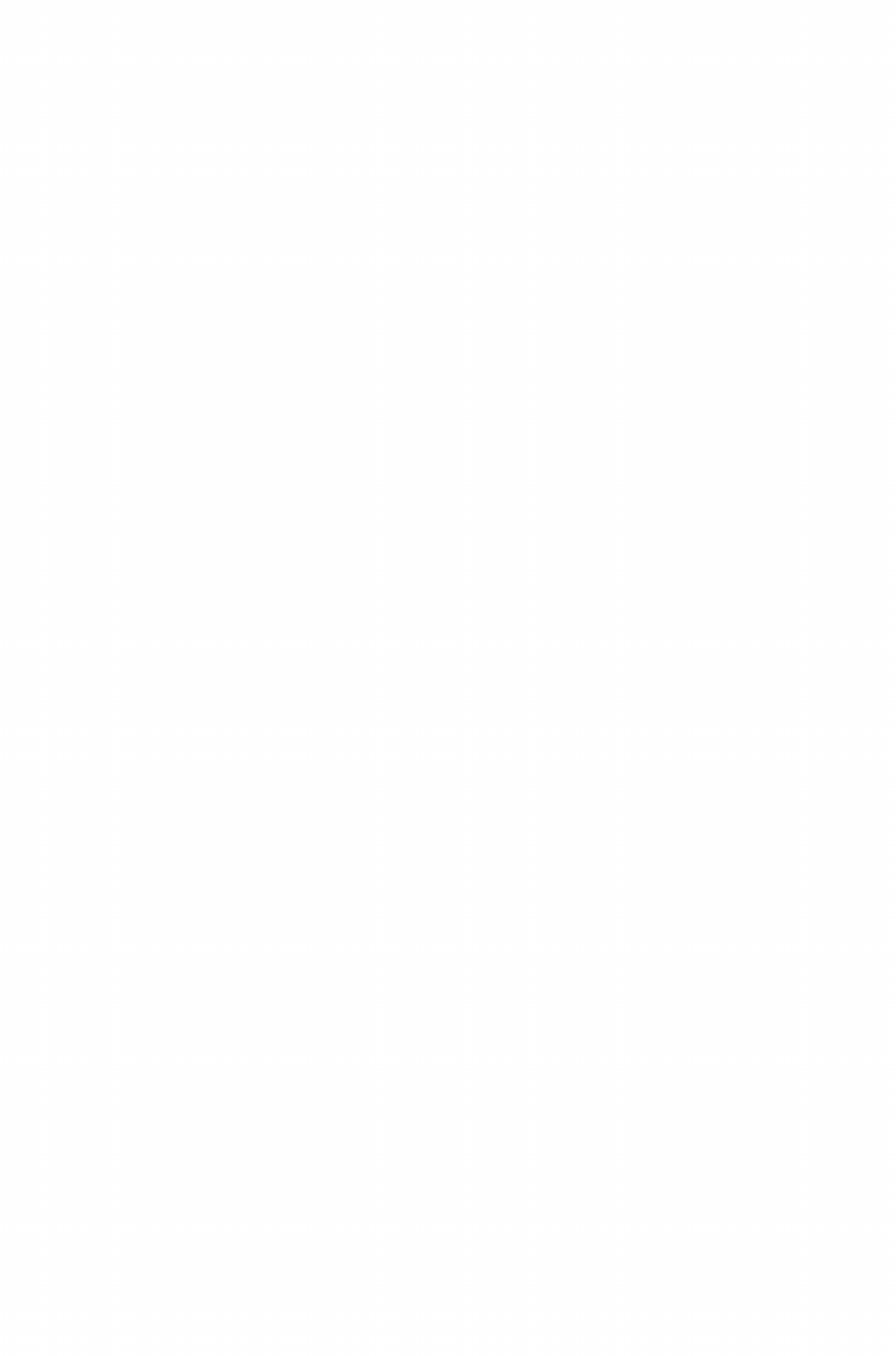## CONTENTS OF MICROCOPY 688

| <b>Roll</b> | Range and Price     |               | <b>Roll</b> | Range and Price  |                 |
|-------------|---------------------|---------------|-------------|------------------|-----------------|
| ı           | Name Index          | \$3           |             | 1822             |                 |
|             | Application Papers: |               | 19          | $1 - 29$         | \$3             |
| 5           | 1805                | 2             | 20          | 30-59 1/2        | 4               |
|             | $1 - 5$             |               | 21          | 60-99 1/2        | 4               |
|             | 1806                |               | 55          | 100-157          | 3               |
|             | 1-8                 |               |             | 1823             |                 |
|             | 1807                |               | 23          | $1 - 59$         | 4               |
|             | 1-8                 |               | 24          | 60-112           | 4               |
|             | 1808                |               | 25          | 113-179          | 4               |
|             | 1-10                |               | 26          | 180-249          | $\frac{3}{4}$   |
|             | 1809                |               | 27          | 250-319          |                 |
|             | $1 - 3$             |               |             | 1824             |                 |
|             | 1810                |               | 28          | 1-69             |                 |
|             | $1 - 2$             |               | 29          | 70-119           |                 |
|             | 1812                |               | 30          | 120-149          |                 |
|             | 1 and               |               | 31          | 150-201          |                 |
|             | Unnumbered          |               | 32          | 202-256          |                 |
|             | 1813                |               | 33          | 257-318          |                 |
|             | Unnumbered          |               | 34          | 319-364          |                 |
| 3           | 1814                | 6             | 35          | 365-421          | <b>34333343</b> |
|             | $1 - 108$ and       |               |             | 1825             |                 |
|             | Unnumbered          |               | 36          | 1-44             |                 |
| 4           | 1815                | 3             | 37          | 45-124           |                 |
|             | $1 - 89$ and        |               | 38          | 125-189          |                 |
|             | Unnumbered          |               | 39          | 190-230          |                 |
| 5           | 1816                | 4             | 40          | $231 - 286$ and  | 34333           |
|             | $1-96$ and          |               |             | Unnumbered       |                 |
|             | Unnumbered          |               |             | 1826             |                 |
| 6           | 1817                | 4             | 41          | $1 - 58$         | 4               |
|             | 1-108 and           |               | 42          | 59-106           |                 |
|             | Unnumbered          |               | 43          | 107-157          |                 |
|             | 1818                |               | 44          | 158-189          |                 |
| 7           | $1 - 59$            | 4             | 45          | 190-225          |                 |
| ġ           | 60-129              | 4             | 46          | 226-255 and      | 33333           |
| 9           | 130-198             | 4             |             | Unnumbered       |                 |
|             | 1819                |               |             | 1827             |                 |
| 10          | $1 - 69$            |               | 47          | $1 - 45$         | 4               |
| 11          | 70-129              |               | 48          | 46-96            |                 |
| 12          | 130-204 and         | 3<br>3<br>3   | 49          | $97 - 134$ $1/2$ | $3$ $3$ $4$     |
|             | Unnumbered          |               | 50          | 135-175          |                 |
|             | 1820                |               | 51          | 176-213          |                 |
| 13          | $1 - 59$            |               |             | 1828             |                 |
| 14          | 60-129              | $\frac{3}{4}$ | 52          | 1-49             |                 |
|             | 130-190             | 4             | 53          | 50-94            |                 |
| 15<br>16    | 191-254             | 3             | 54          | 95-133           |                 |
|             | 1821                |               | 55          | 134-176          |                 |
| 17          | 1-79                | 4             | 56          | 177-234          | ີນມູນມູ         |
| 18          | 80-145              | 5             |             |                  |                 |
|             |                     |               |             |                  |                 |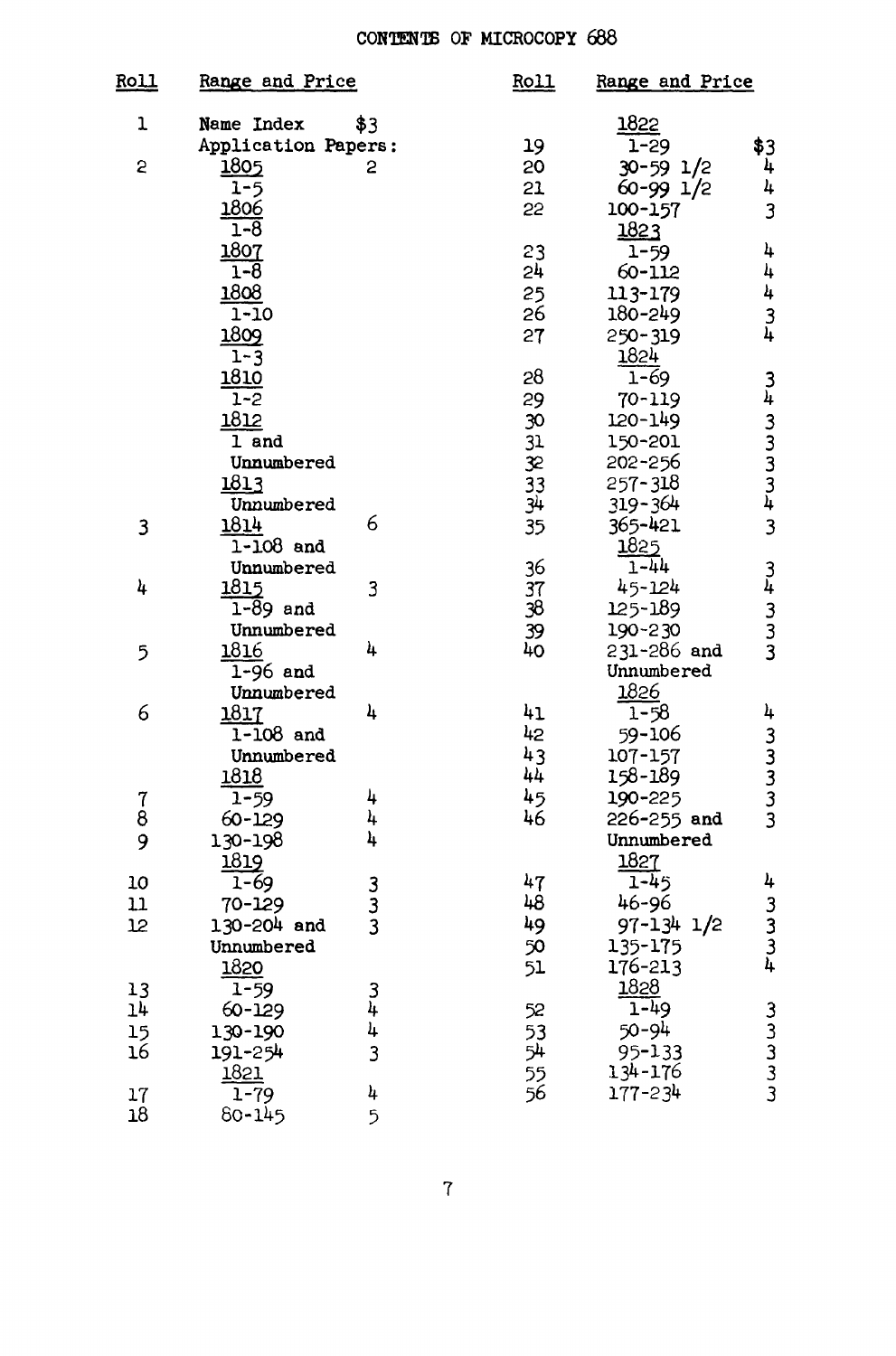| <u> Roll</u><br>Range and Price |                 | <b>Roll</b>                                | <b>Range and Price</b> |                     |                                       |
|---------------------------------|-----------------|--------------------------------------------|------------------------|---------------------|---------------------------------------|
|                                 | 1829            |                                            |                        | $\frac{1835}{1-44}$ |                                       |
| 57                              | 1-30            |                                            | 98                     |                     | \$4                                   |
| 58                              | 31-71           |                                            | 99                     | 45-101              | 4                                     |
| 59<br>60                        | 72-112          |                                            | 100                    | 102-149             | 4                                     |
|                                 | 113-162         |                                            | 101                    | 150-196 and         | 4                                     |
| 61                              | 163-197         | <b>43</b><br>เมินนนนนน                     |                        | Unnumbered          |                                       |
| 62                              | 198-226         |                                            |                        | 1836                |                                       |
|                                 | 227-245         |                                            | 102                    | $1 - 57$            | 4                                     |
| $rac{63}{64}$                   | 246-274         |                                            | 103                    | 58-106              | 4                                     |
| 65                              | 275-293         |                                            | 104                    | 107-159             | 4                                     |
|                                 | 1830            |                                            | 105                    | 160-208             | 4                                     |
| 66                              | $1 - 35$        |                                            | 106                    | 209-250 and         | 3                                     |
| 67                              | $36 - 67$       | <b>N W W W W W W</b>                       |                        | Unnumbered          |                                       |
| 68                              | $68 - 115$      |                                            |                        | 1837                |                                       |
| 69                              | 116-151         |                                            | 107                    | $1 - 44$            |                                       |
| 70                              | 152-204         |                                            | 108                    | 45-94               | $\frac{3}{4}$                         |
| 71                              | 205-226         |                                            | 109                    | 95-143              | 4                                     |
| 72                              | 227-248         |                                            | 110                    | 144-183             | 4                                     |
| 73                              | 249-269         |                                            | 111                    | 184-225             |                                       |
|                                 | 1831            |                                            | 112                    | 226-275             |                                       |
| 74                              | $1 - 35$        |                                            | 113                    | 276-315             | $\begin{array}{c} 3 \\ 3 \end{array}$ |
| 75                              | $36 - 79$       | 3<br>4                                     |                        | 1838                |                                       |
| 76                              | 80-118          | 4                                          | 114                    | $1 - 56$            | 4                                     |
| 77                              | 119-153         |                                            | 115                    | 57-101              |                                       |
| 78                              | 154-191         | З<br>З                                     | 116                    | 102-157             |                                       |
| 79                              | 192-210         | 2                                          | 117                    | 158-207             |                                       |
|                                 | 1832            |                                            | 118                    | $208 - 245$         | 3<br>4<br>4<br>4                      |
| 80                              | $1 - 32$        |                                            | 119                    | 246-262             | 4                                     |
| 81                              | 33-66           | $\begin{array}{c} 3 \\ 3 \\ 4 \end{array}$ |                        | 1839                |                                       |
| 82                              | 67-104          |                                            | 120                    | $1 - 65$            |                                       |
| 83                              | 105-149         |                                            | 121                    | 66-115              | ر<br>4                                |
| 84                              | 150-191         | 4                                          | 122                    | 116-170             | 4                                     |
| 85                              | 192-234         | 4                                          | 123                    | 171-203             | 4                                     |
| 86                              |                 | 4                                          |                        | 1840                |                                       |
|                                 | 235-271<br>1833 |                                            | 124                    | $1 - 48$            |                                       |
| 87                              |                 |                                            | 125                    | 49-105              | ううら4                                  |
| 88                              | 1-38            | 3<br>3<br>3<br>4                           | 126                    | 106-165             |                                       |
|                                 | $39 - 78$       |                                            |                        | 166-215             |                                       |
| 89                              | 79-118          |                                            | 127                    | 216-268             | $t_{\rm f}$                           |
| 90                              | 119-162         |                                            | 128                    |                     | $\mathbf{h}$                          |
| 91                              | 163-211         | 4                                          | 129                    | 269-309             |                                       |
|                                 | 1834            |                                            | 130                    | 310-360             | 4                                     |
| 92                              | $1 - 38$        | 3<br>4                                     |                        | <u> 1841 </u>       |                                       |
| 93                              | $39 - 77$       |                                            | 131                    | $1 - 73$            | 4                                     |
| 94                              | 78-132          | 4                                          | 132                    | $74 - 105$          |                                       |
| 95                              | 133-170         | 4                                          | 133                    | 106-154             |                                       |
| 96                              | 171-209         | 4                                          | 134                    | 155-212<br>213-261  | $4$<br>$3$<br>$4$<br>$4$              |
| 97                              | 210-252 and     | 4                                          | 135                    |                     |                                       |
|                                 | Unnumbered      |                                            | 136                    | 202-318             |                                       |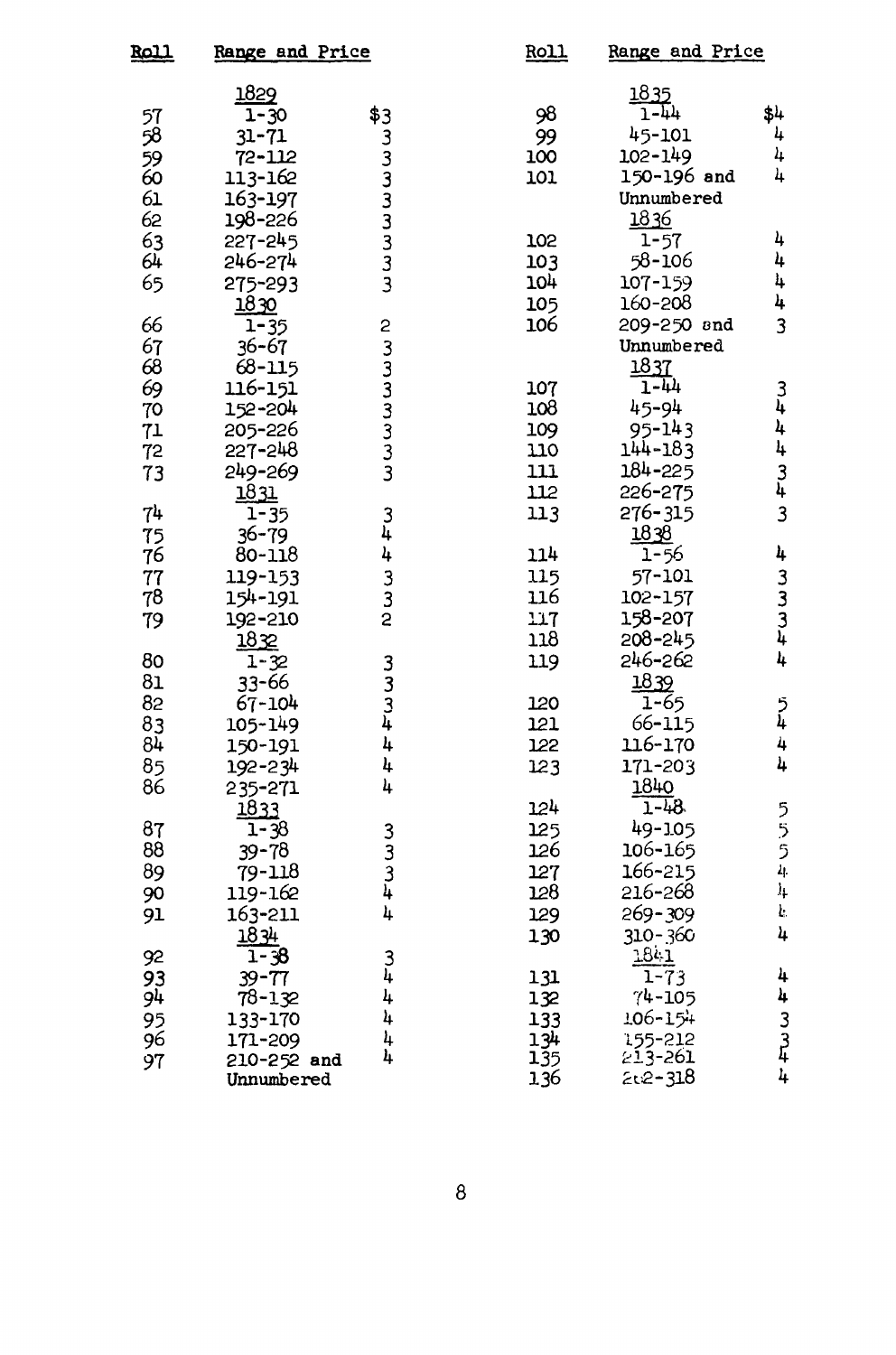| <u>Roll</u> | Range and Price |               | Roll | Range and Price  |               |
|-------------|-----------------|---------------|------|------------------|---------------|
| 137         | 319-361 and     | \$4           | 177  | 166-240          | \$4           |
|             | Unnumbered      |               | 178  | 241-348          | 4             |
|             | 1842            |               | 179  | 349-414          | 5             |
| 138         | $1 - 61$        | 4             |      | 1850             |               |
| 139         | 62-133          | 4             | 180  | $1 - 77$         | 4             |
| 140         | 134-201         | 4             | 181  | 78-161           | 4             |
| 141         | 202-262         |               | 182  | 162-260          |               |
| 142         | 263-302         | 3<br>2<br>2   | 183  | 261-345          | 5             |
| 143         | 303-348         |               |      | 1851             |               |
| 144         | 349-384         | 3             | 184  | $1 - 75$         | 4             |
|             | 1843            |               | 185  | 76-162           | 4             |
| 145         | 1-58            | $\frac{3}{4}$ | 186  | 163-243          | 4             |
| 146         | 59-121          |               | 187  | 244-294 and      | 3             |
| 147         | 122-169         | 4             |      | Unnumbered       |               |
| 148         | 170-222         | 4             |      | 1852             |               |
| 149         | 223-288         | 4             | 188  | $1 - 78$         | 4             |
| 150         | 289-331 and     | 4             | 189  | 79-153           | 4             |
|             | Unnumbered      |               | 190  | 154-230          | 4             |
|             | 1844            |               | 191  | 231-329          | 5             |
| 151         | $1 - 74$        | 4             |      | 1853             |               |
| 152         | 75-136          |               | 192  | 1-88             | 4             |
| 153         | 137-222         | 3<br>5<br>3   | 193  | 89-226           | 5             |
| 154         | 223-275         |               | 194  | 227-329 and      |               |
|             | 1845            |               |      | Unnumbered       |               |
| 155         | $3 - 79$        | 4             |      | 1854             |               |
| 156         | 80-130          | 4             | 195  | $1 - 86$         | 4             |
| 157         | 131-198         | 3<br>5<br>4   | 196  | 87-204           | 5<br>4        |
| 158         | 199-259         |               | 197  | 205-273          |               |
| 159         | 260-310         |               |      | 1855             |               |
|             | 1846            |               | 198  | 1-91             | 4             |
| 160         | $1 - 71$        | 4             | 199  | 92-169           | 4             |
| 161         | 72-138          | 4             | 200  | 170-239          | 4             |
| 162         | 139-210         | 4             |      | 1856             |               |
| 163         | 211-281         | 4             | 201  | 1-101            | ううう           |
| 164         | 282-325         | 3             | 202  | 102-235          |               |
|             | 1847            |               | 203  | 236-353          |               |
| 165         | $1 - 83$        | 4             |      | 1857             |               |
| 166         | 84-160          | 4             | 204  | 1-100            | 4             |
| 167         | 161-235         | 4             | 205  | 101-207          | 4             |
| 168         | 236-302         | 4             | 206  | 208-299          | $\frac{3}{4}$ |
| 169         | 303-335         | 4             | 207  | 300-385          |               |
|             | 1848            |               |      | 1858             |               |
| 170         | $1 - 79$        | 4             | 208  | $1 - 75$         | 3355          |
| 171         | 80-160          | 4             | 209  | 76-150           |               |
| 172         | 161-214         | 4             | 210  | 151-271          |               |
| 173         | 215-278         | 3             | 211  | 272-351          |               |
| 174         | 279-330         | 3             |      | 1859             |               |
|             | 1849            |               | 212  | 1-115<br>116-224 | 4             |
| 175         | $2 - 77$        | 4<br>4        | 213  |                  | 5             |
| 176         | 78-165          |               | 214  | 225-316          |               |

 $\bullet$